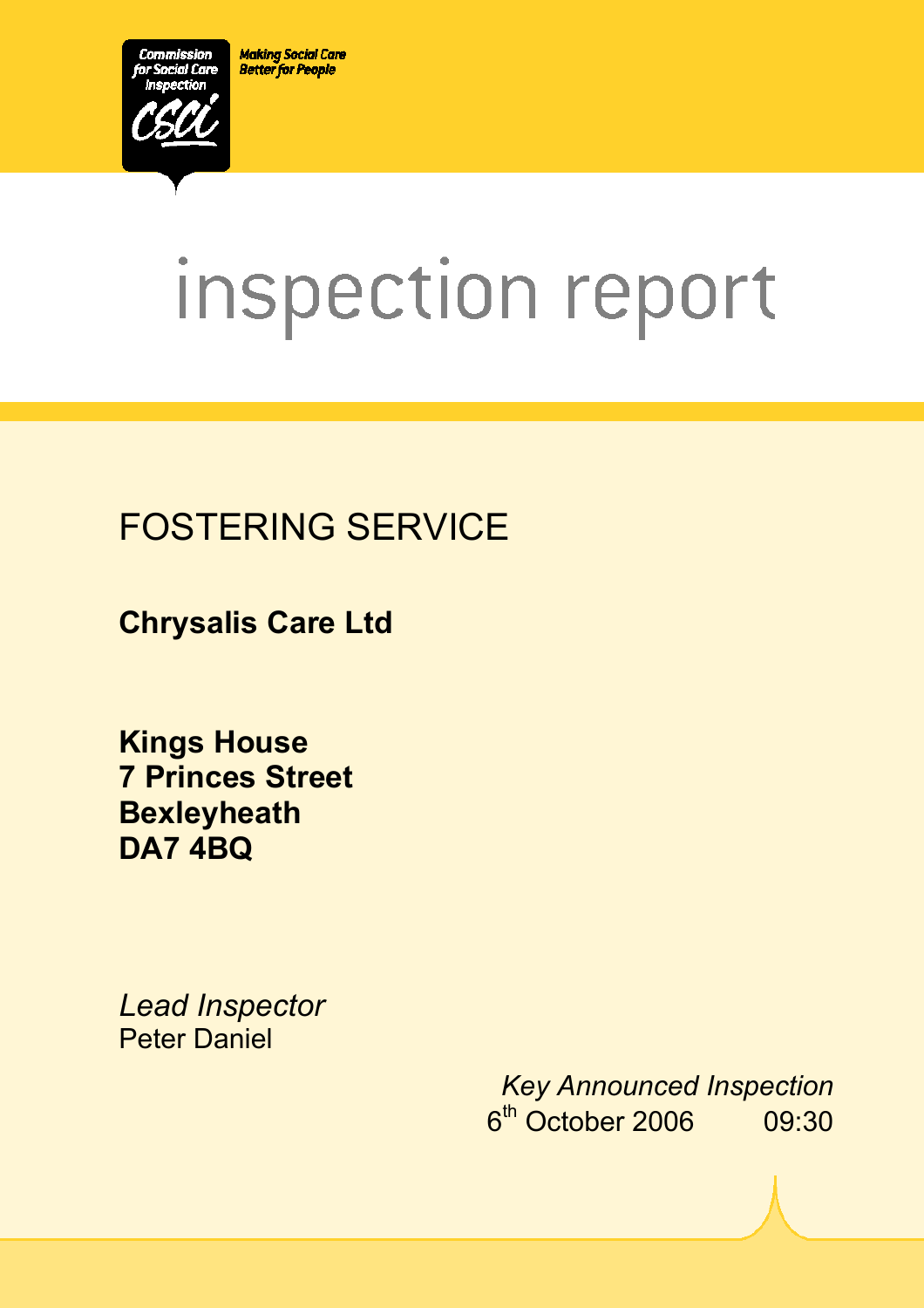The Commission for Social Care Inspection aims to:

- Put the people who use social care first
- Improve services and stamp out bad practice
- Be an expert voice on social care
- Practise what we preach in our own organisation

| <b>Reader Information</b> |                                                                                                                                                                                                              |  |  |
|---------------------------|--------------------------------------------------------------------------------------------------------------------------------------------------------------------------------------------------------------|--|--|
| Document Purpose          | <b>Inspection Report</b>                                                                                                                                                                                     |  |  |
| Author                    | <b>CSCI</b>                                                                                                                                                                                                  |  |  |
| Audience                  | <b>General Public</b>                                                                                                                                                                                        |  |  |
| Further copies from       | 0870 240 7535 (telephone order line)                                                                                                                                                                         |  |  |
| Copyright                 | This report is copyright Commission for Social<br>Care Inspection (CSCI) and may only be used<br>in its entirety. Extracts may not be used or<br>reproduced without the express permission of<br><b>CSCI</b> |  |  |
| Internet address          | www.csci.org.uk                                                                                                                                                                                              |  |  |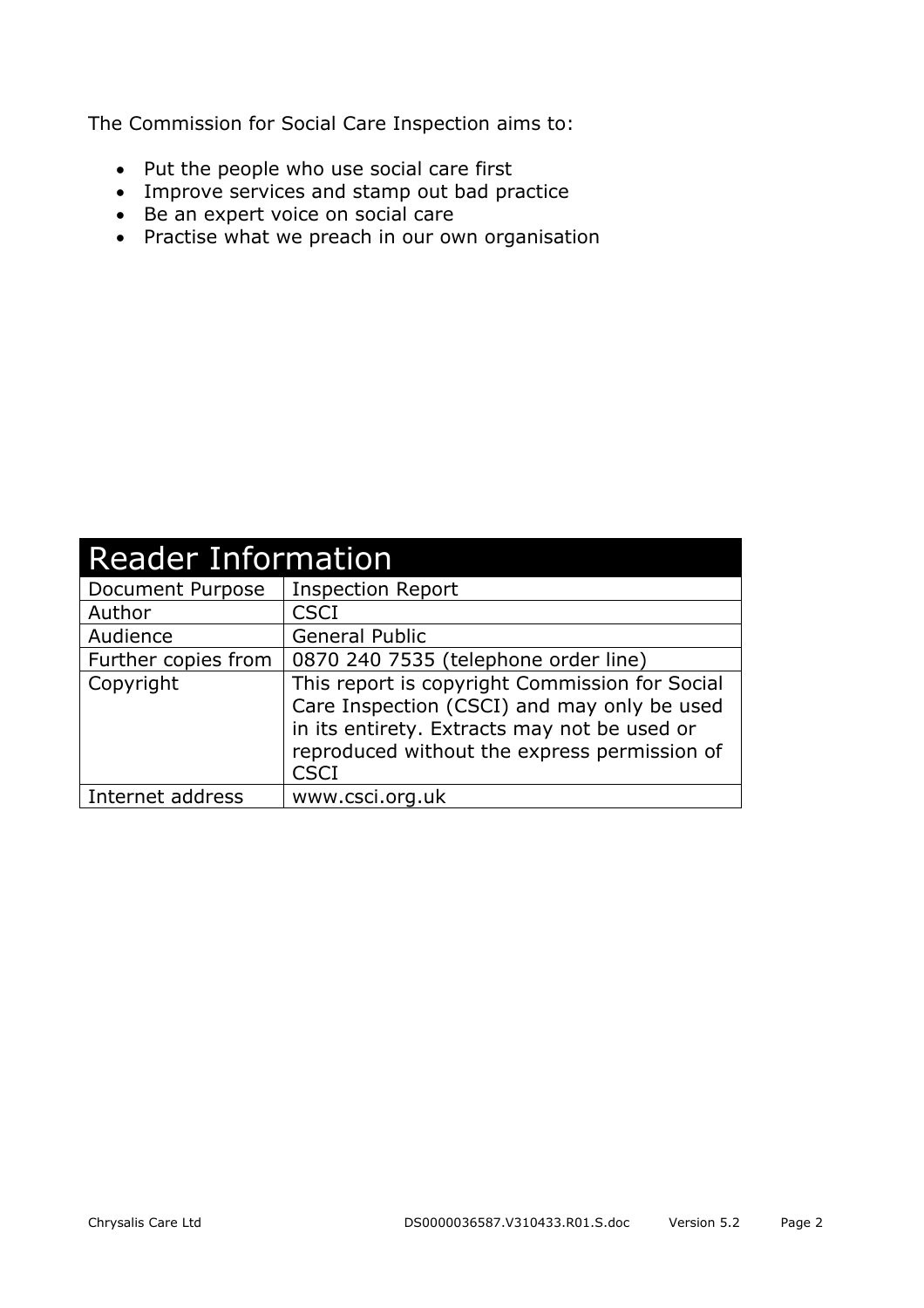This is a report of an inspection to assess whether services are meeting the needs of people who use them. The legal basis for conducting inspections is the Care Standards Act 2000 and the relevant National Minimum Standards for this establishment are those for *Fostering Services.* They can be found at www.dh.gov.uk or obtained from The Stationery Office (TSO) PO Box 29, St Crispins, Duke Street, Norwich, NR3 1GN. Tel: 0870 600 5522. Online ordering: www.tso.co.uk/bookshop

*Every Child Matters,* outlined the government's vision for children's services and formed the basis of the Children Act 2004. It provides a framework for inspection so that children's services should be judged on their contribution to the outcomes considered essential to wellbeing in childhood and later life. Those outcomes are:

- Being healthy
- Staying safe
- Enjoying and achieving
- Making a contribution; and
- Achieving economic wellbeing.

In response, the Commission for Social Care Inspection has re-ordered the national minimum standards for children's services under the five outcomes, for reporting purposes. A further section has been created under 'Management' to cover those issues that will potentially impact on all the outcomes above.

Copies of *Every Child Matters* and *The Children Act 2004* are available from The Stationery Office as above

This report is a public document. Extracts may not be used or reproduced without the prior permission of the Commission for Social Care Inspection.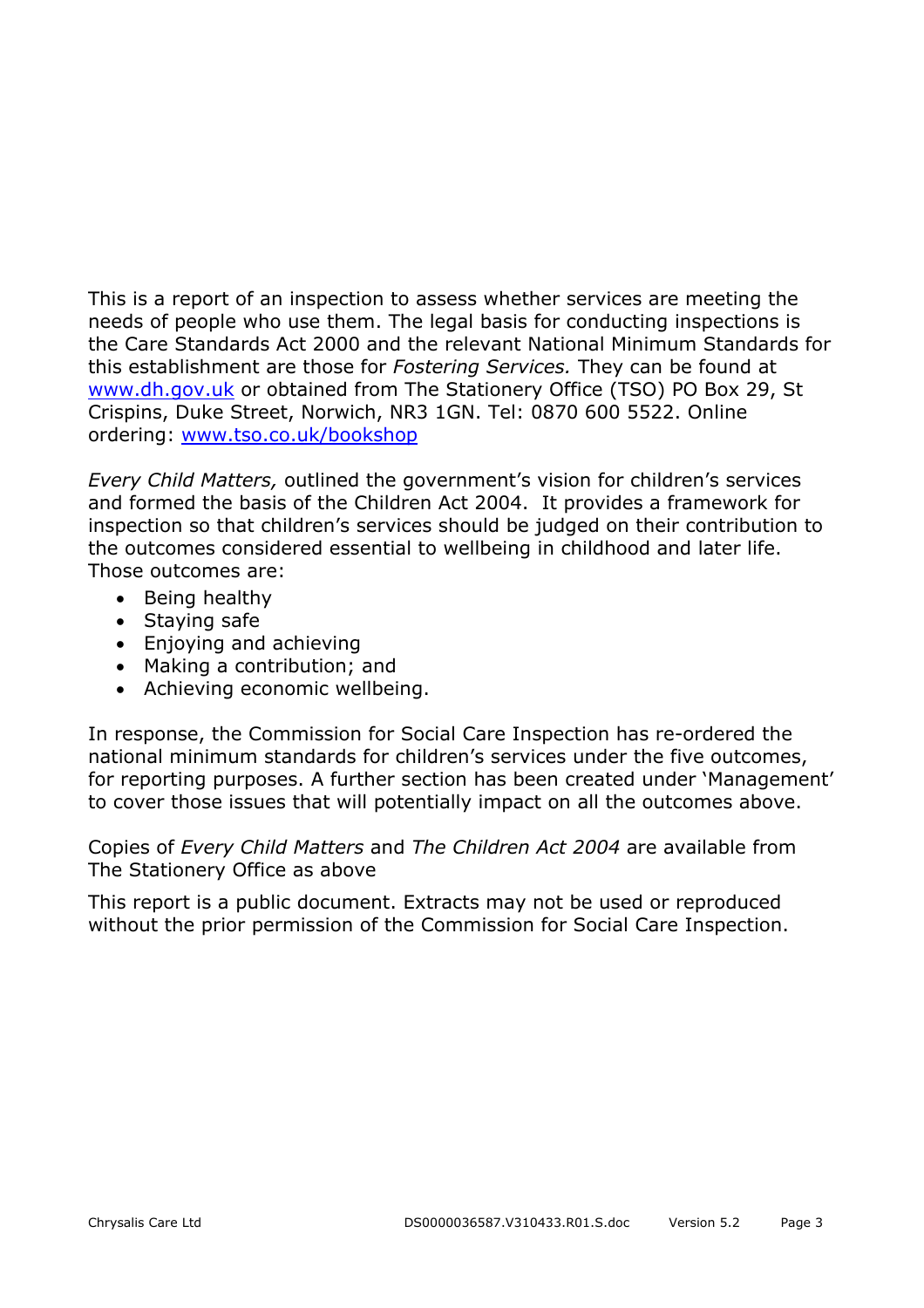# **SERVICE INFORMATION**

| <b>Name of service</b>                                              | Chrysalis Care Ltd                                               |
|---------------------------------------------------------------------|------------------------------------------------------------------|
| <b>Address</b>                                                      | Kings House<br>7 Princes Street<br><b>Bexleyheath</b><br>DA7 4BQ |
| Telephone number                                                    | 0845 230 6656                                                    |
| <b>Fax number</b>                                                   | 020 8304 3042                                                    |
| <b>Email address</b>                                                |                                                                  |
| <b>Provider Web address</b>                                         |                                                                  |
| <b>Name of registered</b><br>provider(s)/company<br>(if applicable) | Chrysalis Care Ltd                                               |
| <b>Name of registered</b><br>manager (if applicable)                |                                                                  |
| <b>Type of registration</b>                                         | <b>Fostering Agencies</b>                                        |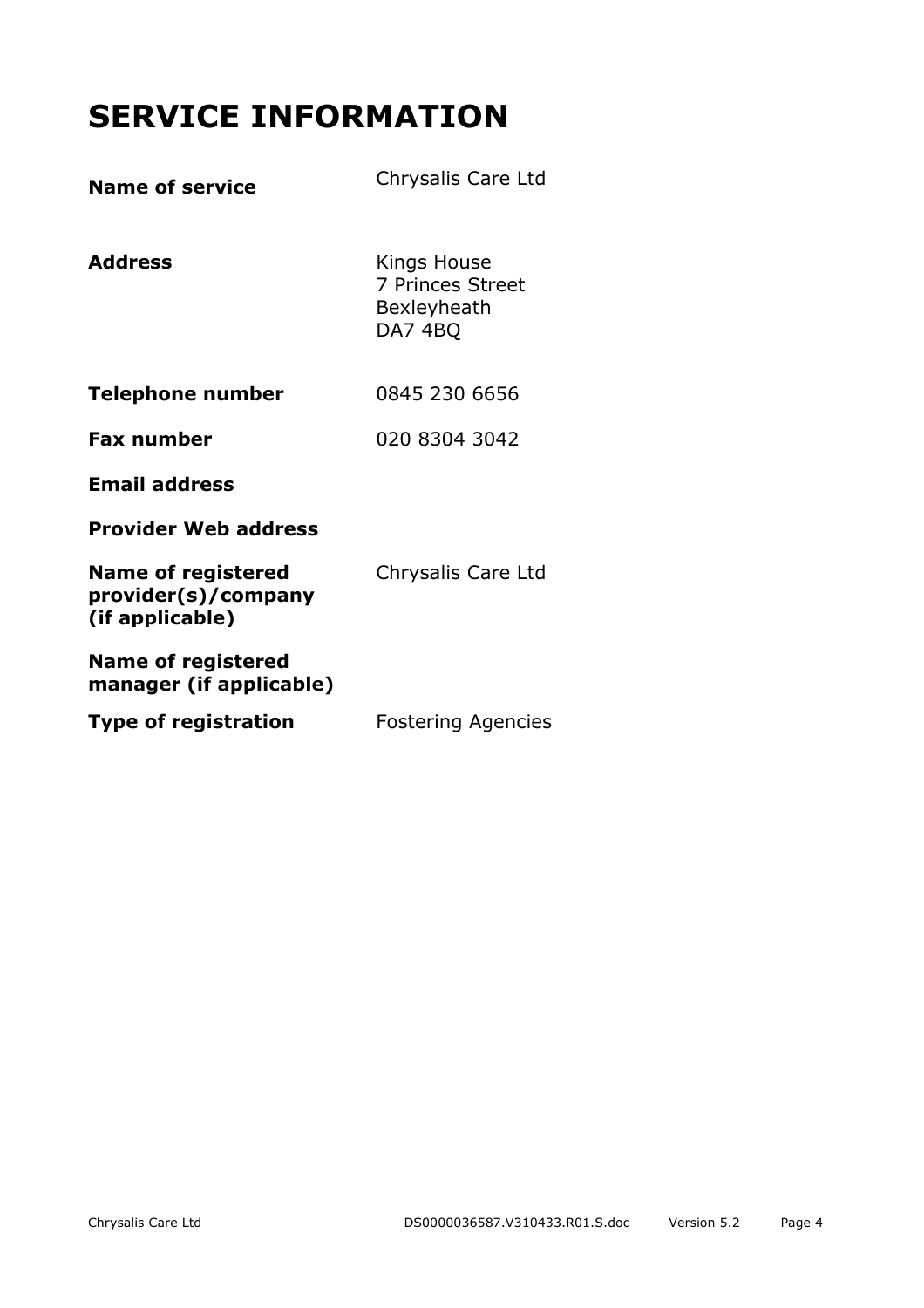# **SERVICE INFORMATION**

#### **Conditions of registration:**

**Date of last inspection** 27th February 2006

#### **Brief Description of the Service:**

Chrysalis Care is an independent fostering agency that recruits and trains foster carers in Kent, Essex, Luton and the London area. Chrysalis Care aims to transform the lives of children and young people through providing them with trained, supported and committed foster carers. The agency places children for a large number of London boroughs. It has a Children's Service that supports carers and offers individual packages of work with children to help them reach their potential.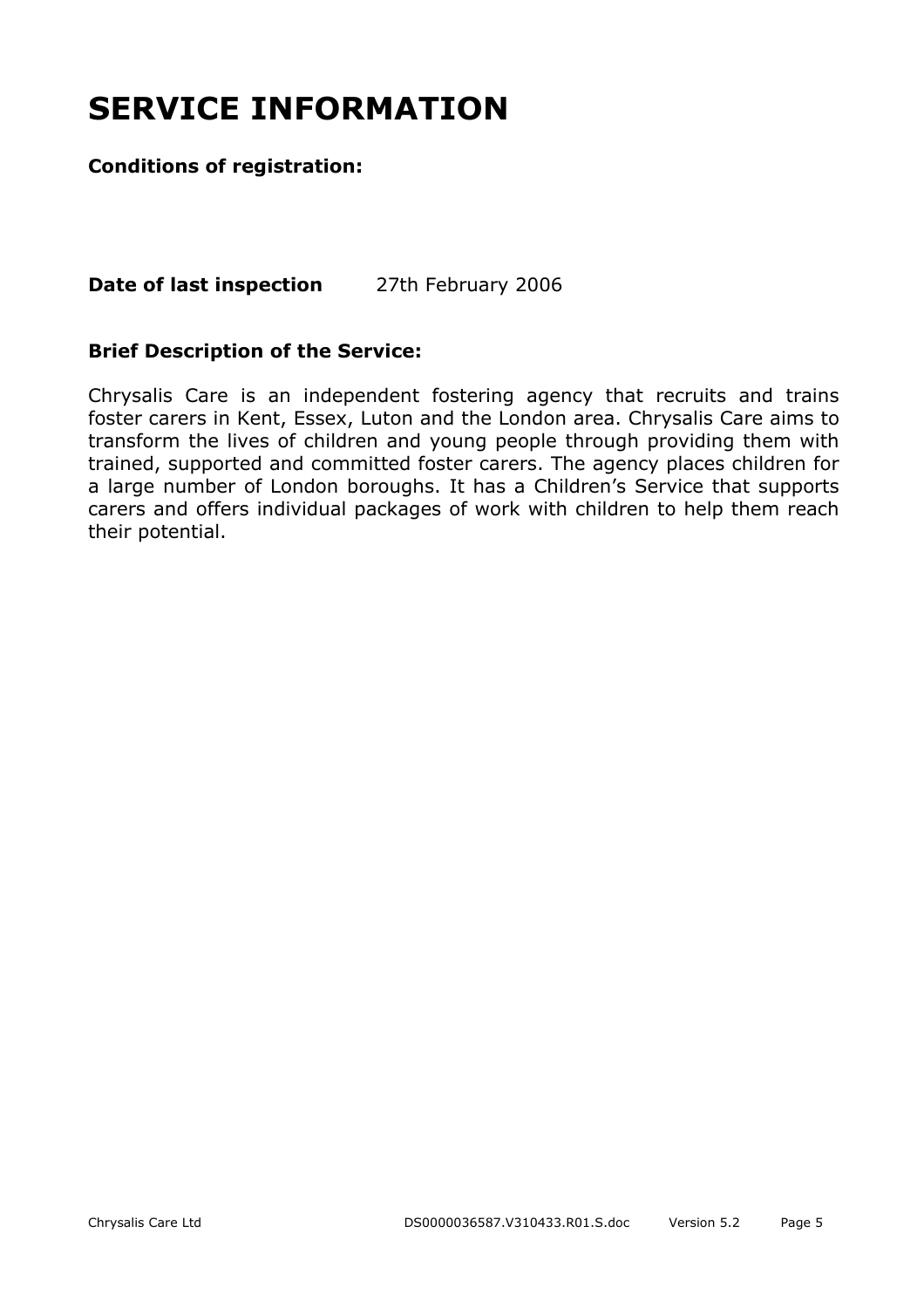# **SUMMARY**

This is an overview of what the inspector found during the inspection.

The inspection covered examination of all the functions dealt by Chrysalis Care Fostering Agency. It included inspection of the assessment, approval and support given to its carers. The inspection also included sending questionnaires to foster carers and children in placement.

#### **What the service does well:**

Chrysalis Care has a coherent team approach involving experienced and committed staff and carers. Its operational systems are robust. The foster carers are extremely well supported and are offered appropriate training. The agency has a Children's Services section that provides valuable support to foster carers and children through the offer of services such as therapy, tuition and recreational activities. The inspector was impressed with the monthly agenda sheet that covers details of supervising social workers discussions with carers. The reports are structured under 'Every Child Matters' outcomes.

#### **What has improved since the last inspection?**

The agency has consolidated its operation and is functioning on a sound, professional basis.

#### **What they could do better:**

The agency needs to formalise arrangements for the supervision of the senior managers. It needs to ensure that the supervision and appraisal of staff is regular and consistent.

Please contact the provider for advice of actions taken in response to this inspection.

The report of this inspection is available from enquiries@csci.gsi.gov.uk or by contacting your local CSCI office.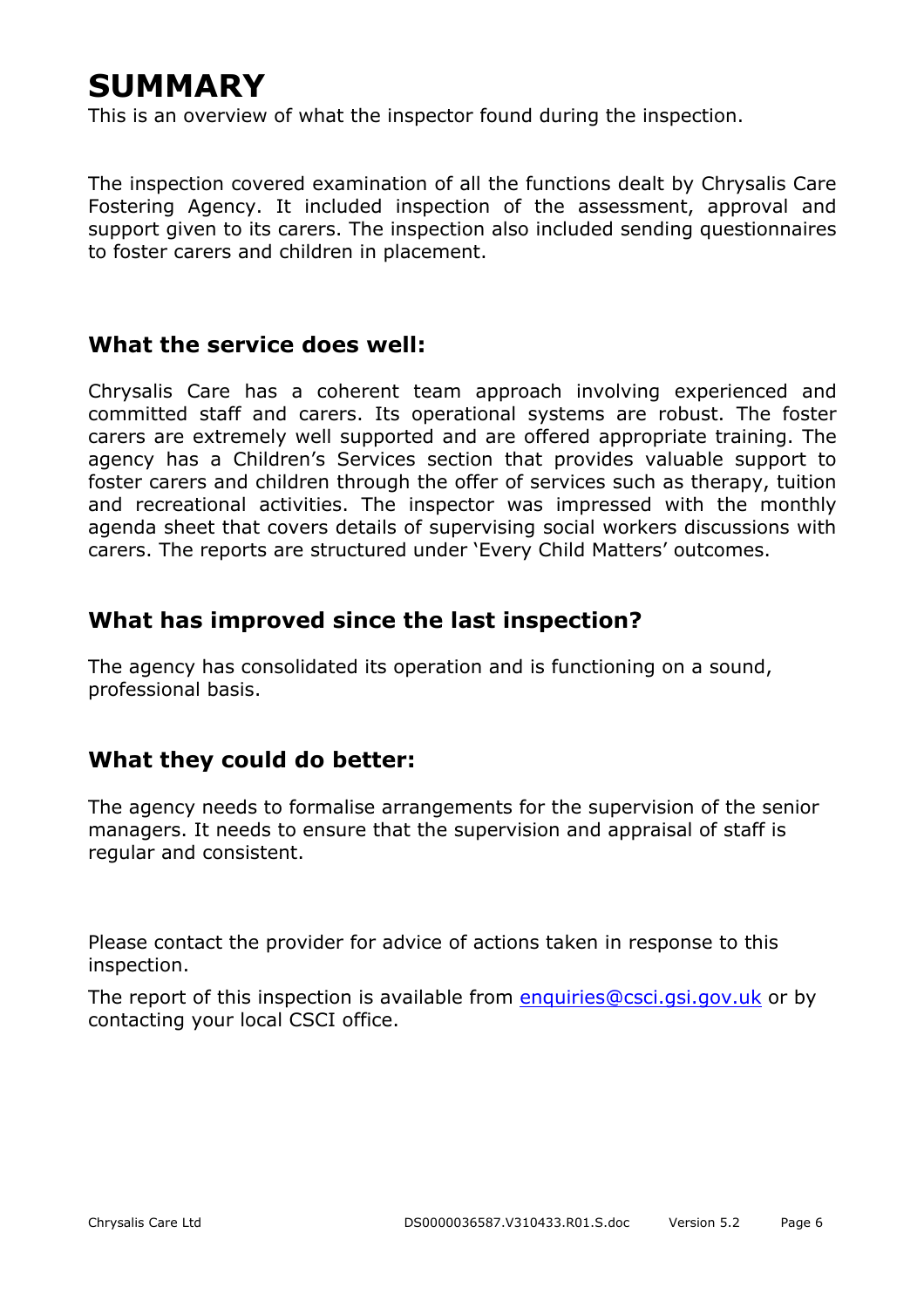# **DETAILS OF INSPECTOR FINDINGS**

## **CONTENTS**

| Being Healthy                                           |
|---------------------------------------------------------|
| <b>Staying Safe</b>                                     |
| Enjoying and Achieving                                  |
| Making a Positive Contribution                          |
| Achieving Economic Wellbeing                            |
| Management                                              |
| Scoring of Outcomes                                     |
| Statutory Requirements Identified During the Inspection |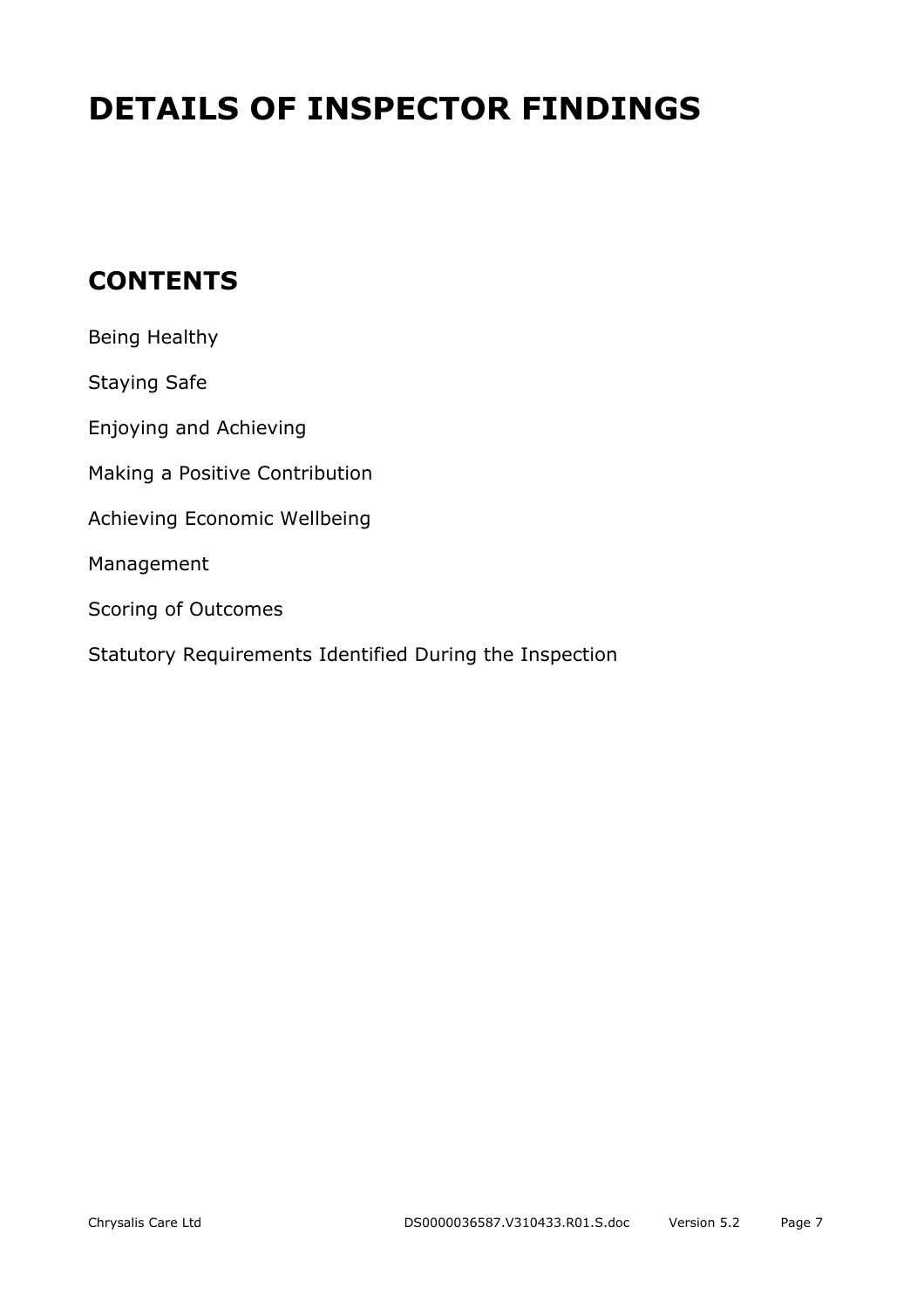## **Being Healthy**

#### **The intended outcome for this Standard is:**

• The fostering service promotes the health and development of children.(NMS 12)

#### **The Commission considers Standard 12 the key standard to be inspected at least once during a 12 month period.**

#### **JUDGEMENT – we looked at the outcome for Standard:**

Quality in this outcome area is excellent. The judgement has been made using available evidence including a visit to this service, inspection of files, a meeting with foster carers, visits to placements and the sending out of questionnaires to carers and children.

Chrysalis Care provides services that promote the health and development of children who are in placement.

#### **EVIDENCE:**

NMS 12 Chrysalis Care promotes the health development of children/young people in placement. The inspection included a random check of children's files. Files contained health information sheets. Evidence showed that children had medical checks including dental and eye checks. All children in placement have received an annual health check in the past twelve months. Thirteen children had been referred to CAMHS for treatment. There was evidence that foster carers had been taking the young people to appointments. Medical consent is now being obtained from parents. Notes from Looked After Review minutes further confirmed that the child's health needs were being met. The inspection included interviewing foster carers and foster children. All the children seen had been registered with a GP, dentist and optician. One carer had been involved in liaising with a local CAMHS service. A foster child who was overweight was being advised by her carer how to improve her diet. The agency's foster panel deploys a medical advisor who signs off medical reports. The agency, as part of its package of care, is able to offer play therapy to children to help them address emotional issues and make sense of life experiences and build their self-esteem. The inspector saw notes of play therapy work over a number of sessions. The child had used a variety of mediums including art, craft and drama to explore her sense of self.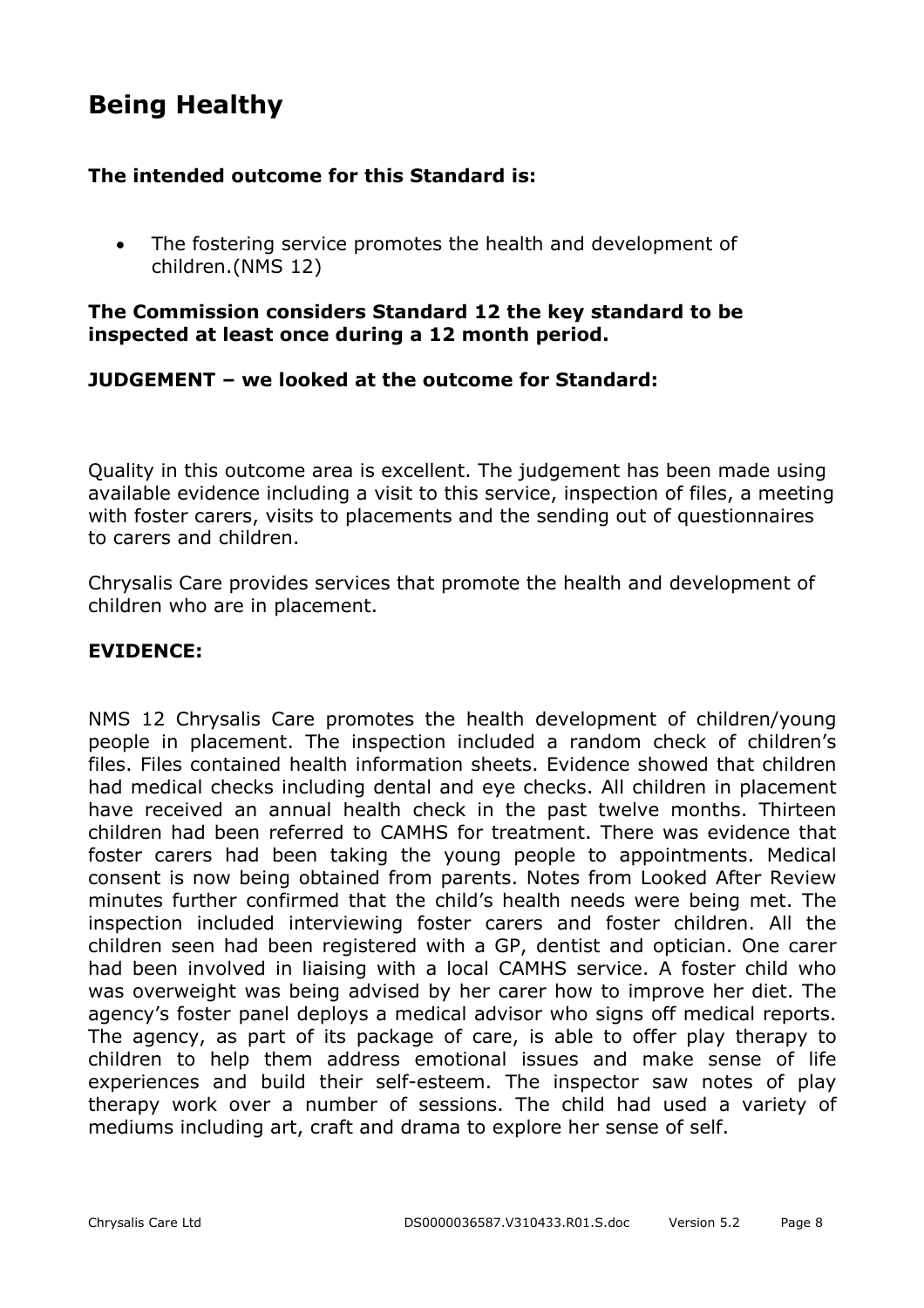## **Staying Safe**

#### **The intended outcomes for these Standards are:**

- Any persons carrying on or managing the service are suitable. (NMS 3)
- The fostering service provides suitable foster carers.(NMS 6)
- The service matches children to carers appropriately.(NMS 8)
- The fostering service protects each child or young person from abuse and neglect.(NMS 9)
- The people who work in or for the fostering service are suitable to work with children and young people.(NMS 15)
- Fostering panels are organised efficiently and effectively.(NMS 30)

#### **The Commission considers Standards 3, 6, 8, 9, 15 and 30 the key standards to be inspected at least once during a 12 month period.**

#### **JUDGEMENT – we looked at outcomes for the following Standard(s):**

Quality in this outcome area is good. The judgement has been made using available evidence including a visit to this service, the inspection of policies and procedures, perusal of files, a meeting with foster carers and visits to placements.

The agency has effective systems in place for ensuring the recruitment and management of staff, the recruitment of foster carers and the matching of children and carers. The organisation of the Fostering Panel was not inspected on this occasion. It had been inspected as recently as February 2006 and met the standards. The panel had demonstrated that it has the competence to make good quality decisions about the assessment and approval of foster carers.

#### **EVIDENCE:**

.

NMS 3 The management of the fostering service is suitable to run a business concerned with safeguarding and promoting the welfare of children. The directors and managers are experienced in running fostering services – see NMS 2 that refers to qualifications. Evidence showed that the agency is operating a rigorous recruitment policy for staff and foster carers and that all checks including CRB checks and references were in place. The qualifications of supervising social workers were also seen. There was further evidence that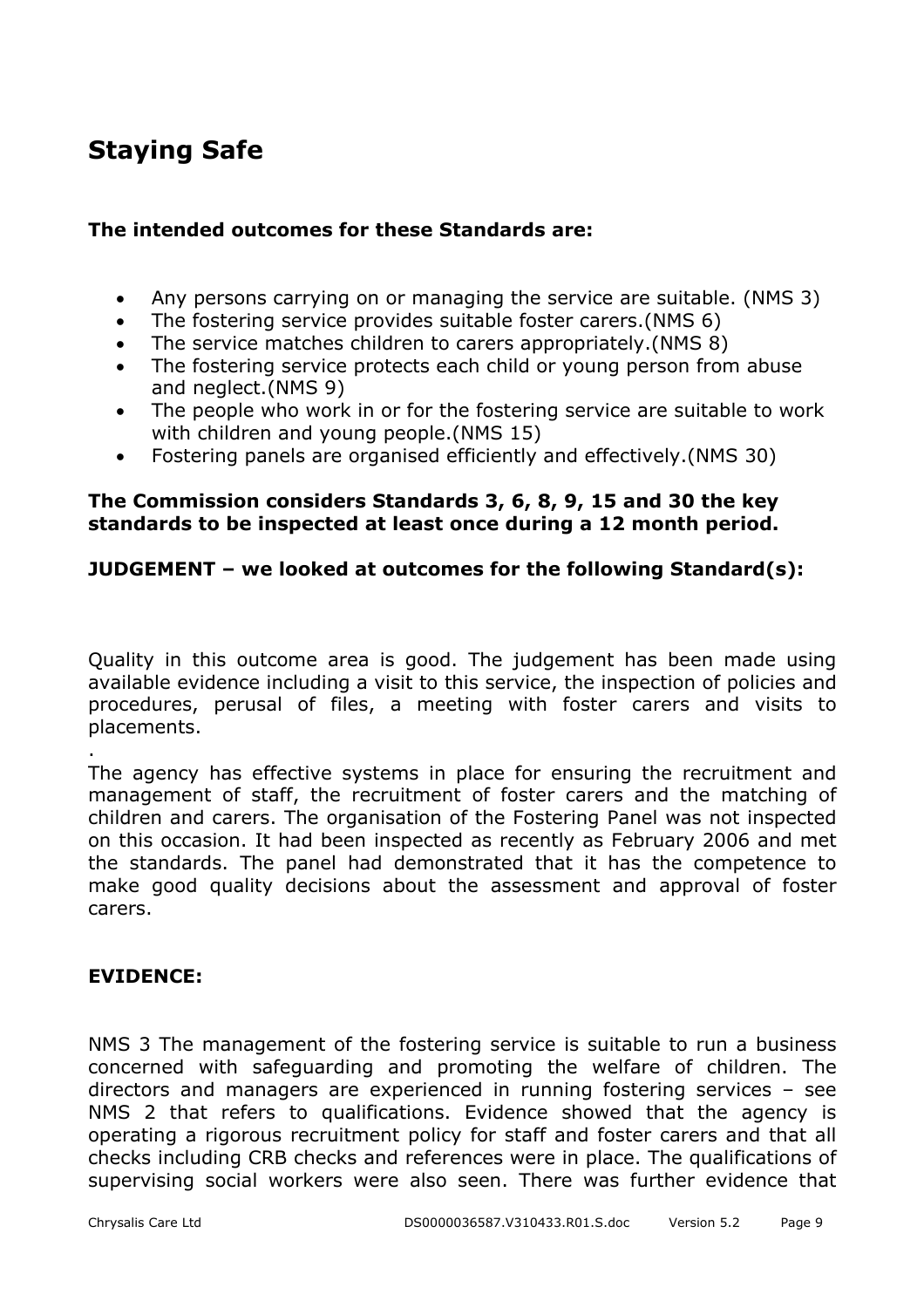staff have been registered with the General Council for Social Care. Police checks are renewed every three years.

NMS 6 The fostering service has suitable foster carers on its books. The inspection included the perusal of foster carer's files and visits to three foster homes where foster children were interviewed as direct beneficiaries of the service. The inspector was impressed by the high standard of care offered by the carers. The impression was that the carers were fully committed to their role. The children who were interviewed separately, expressed full satisfaction that they were being suitably cared for and their needs were being met. This was also confirmed from receipt of questionnaires. The visits to placements confirmed that Chrysalis Care is promoting an excellent standard of care to the children placed with its carers.

New foster carers are provided with information packs containing policies and procedures and are brought 'up to speed' by the Supervising Social Worker. In addition, the agency offers 'Foundation Training,' an online course for new foster carers that complements other training. It is especially helpful for carers who cannot attend other training events.

A variety of training has been offered to foster carers. There are three groups undertaking the NVQ level 3 in social care. Two carers who were interviewed confirmed they had completed or were about to finish the NVQ course. Two have completed the course and twelve are currently doing the training. Four carers are studying the B.Tech Course. The agency also offers a training session every month and the training is held as locally as possible to the carers. Foster carers confirmed they had attended courses including Safe Care, Bereavement and Loss, First Aid, Behaviour Management and 'Every Child Matters'.

The inspector visited three foster homes during the inspection. The accommodation was observed as comfortable and suitable for the purpose of meeting the needs of foster children.

The inspector heard evidence that foster carers are well supported in their role by their Supervising Social Worker. Foster carers were interviewed and confirmed that they were receiving regular support-every four weeks. Additionally, they were receiving regular telephone contact, from their Supervising Social Worker. Chrysalis Care also operates a duty service that offers out of hours support to foster carers.

Foster carers also have the opportunity of attending a support group that are held monthly at either Whitstable or Bexleyheath. One of the foster carers told the inspector that she found the support group a positive experience where she got support from her peer colleagues.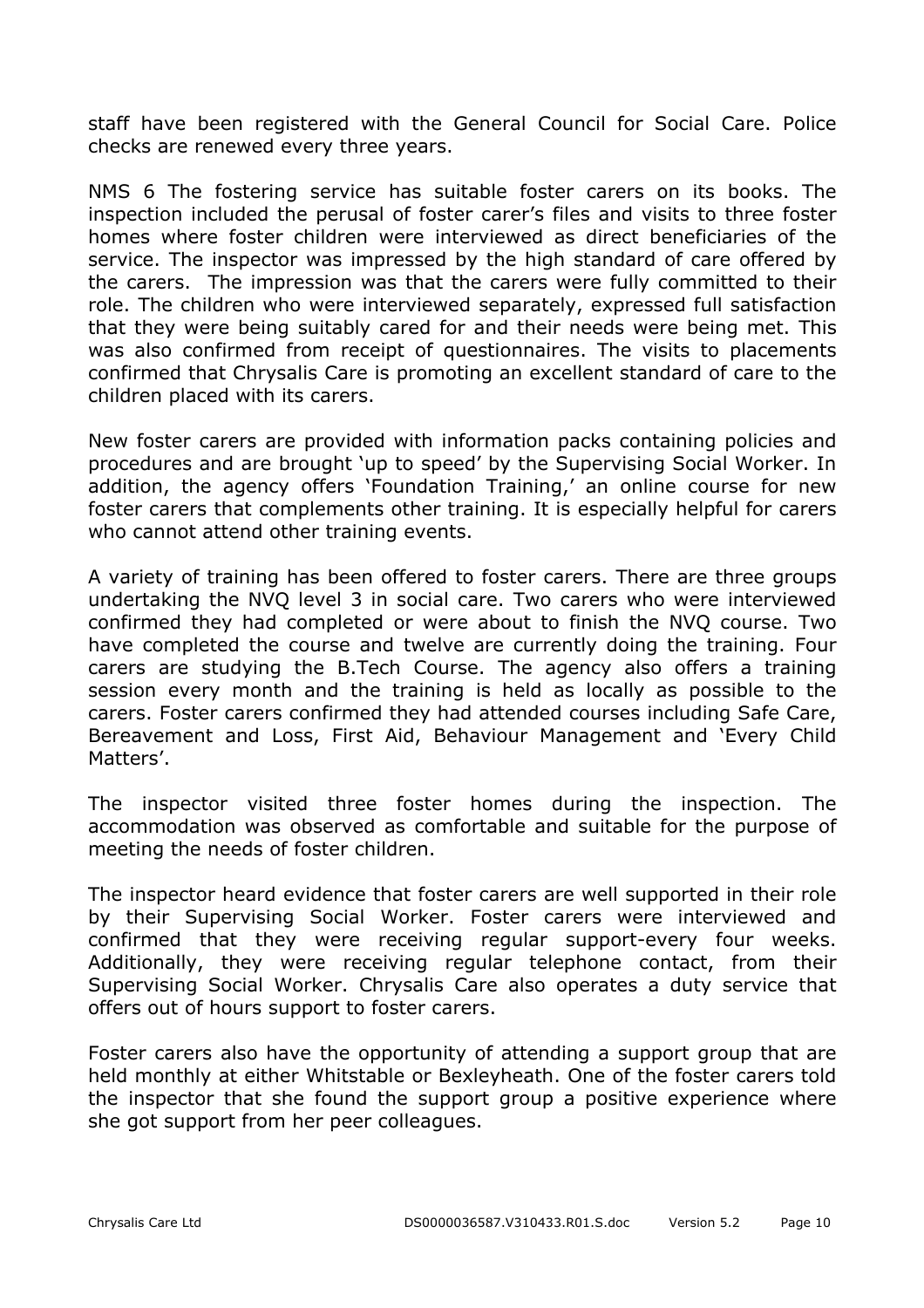NMS 8 The service matches children to carers by giving consideration to the child's age, gender, disability, racial, ethnic, cultural and linguistic needs before placing appropriately. The inspector observed the duty board that provides information about the vacancy situation. The agency makes every effort to match carefully and not just fill placements merely for the sake of it. The number of placement disruptions between March and September 2006 is four. This is indicative that there has been careful matching and that on the whole the majority of placements (97%) have been successful. Since the last inspection the agency has made a policy decision not to make placements with new carers outside of their registration category.

NMS 9 Children are protected from abuse and/or exploitation. The agency has a child protection and bullying policy that was seen as evidence. The inspector saw evidence of a Family Safe Care Policy on a carer's file. It covered such topics as bedtimes, bathing, going out, sexual health and alcohol and drugs. Foster carers have been offered training in the safe caring of children. Evidence was also seen that foster carers had attended child protection training in relation to 'Every Child Matters'.

NMS 15 Staff working for Chrysalis Care are competent to work with children and young people. The inspection included interviews with the staff team and evaluation of staff recruitment records and files. The agency employs a range of staff with varied backgrounds and experience. The range of experience covers social work, play therapy and counselling.

Chrysalis Care has comprehensive and robust recruitment procedures. Inspection of staff files showed that there were up to date CRB checks and NSPCC and Local Authority checks were in place. Practitioner staff had been registered with the General Council for Social Care. In addition evidence was seen of employment forms, references, staff qualifications and terms and conditions of appointment.

NMS 30 In view of the fact that the panel had been inspected only 7 months previously and had met the standards, the inspector did not attend the panel on this occasion. From reading the minutes of the fostering panel meetings, the panel appeared well organised. It operates to a clear agenda and has a good balance of gender, ethnicity and expertise amongst its members. The panel includes an ex-young person in care. Medical advice to the panel is offered via a GP who does not actually sit on the panel. The core of the panel's business is approving assessments and monitoring reviews. The inspector saw a sample of form F's that were of a satisfactory standard.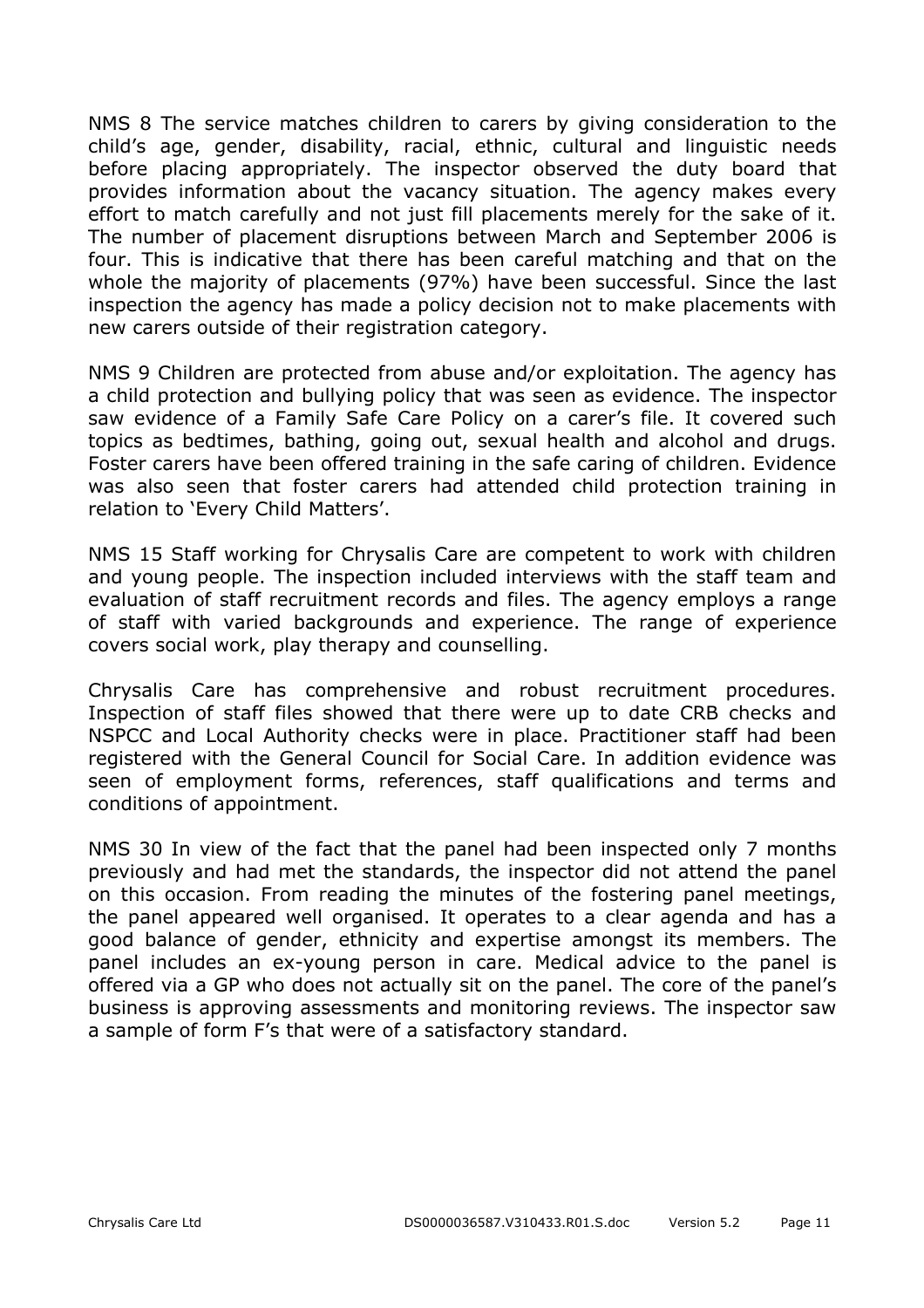# **Enjoying and Achieving**

#### **The intended outcomes for these Standards are:**

- The fostering service values diversity.(NMS 7)
- The fostering service promotes educational achievement.(NMS 13)
- When foster care is provided as a short-term break for a child, the arrangements recognise that the parents remain the main carers for the child.(NMS 31)

#### **The Commission considers Standards 7, 13, and 31 the key standards to be inspected at least once during a 12 month period.**

#### **JUDGEMENT – we looked at outcomes for the following standard(s):**

Quality in this outcome area is good. The judgement has been made using available evidence including a visit to this service, meeting a group of foster carers, visits to placements, inspection of Form F's and discussion with young people in placement, including questionnaires.

The service gives priority to meeting the educational needs of children.

#### **EVIDENCE:**

NMS 7 Chrysalis Care has an Equal Opportunities Policy and values diversity. The agency has recruited and supports a range of foster carers that reflect the ethnicity of the community served and the diversity of the children who are placed. The inspector saw evidence of this, as held by the agency. The agency seeks to match each child to a suitable carer who can meet the child's individual needs. One foster carer informed the inspector *'we appreciate the multi-ethnic perspective of the agency. Everybody's need is cared for'*.

NMS 13 The agency promotes educational achievement and recreational activities. Chrysalis Care has an Education Policy and is committed to promoting educational standards for the children in placement. All children in placement, except those of pre-school age, are attending school. The majority have a Personal Education Plan. The inspector met with a group of foster carers. They confirmed that Chrysalis Care had provided tuition to children in placement. One carer said she regularly attended reviews and meetings to discuss the Personal Education Plan of the child in placement. Another carer said the Supervising Social Worker attended meetings with her, whenever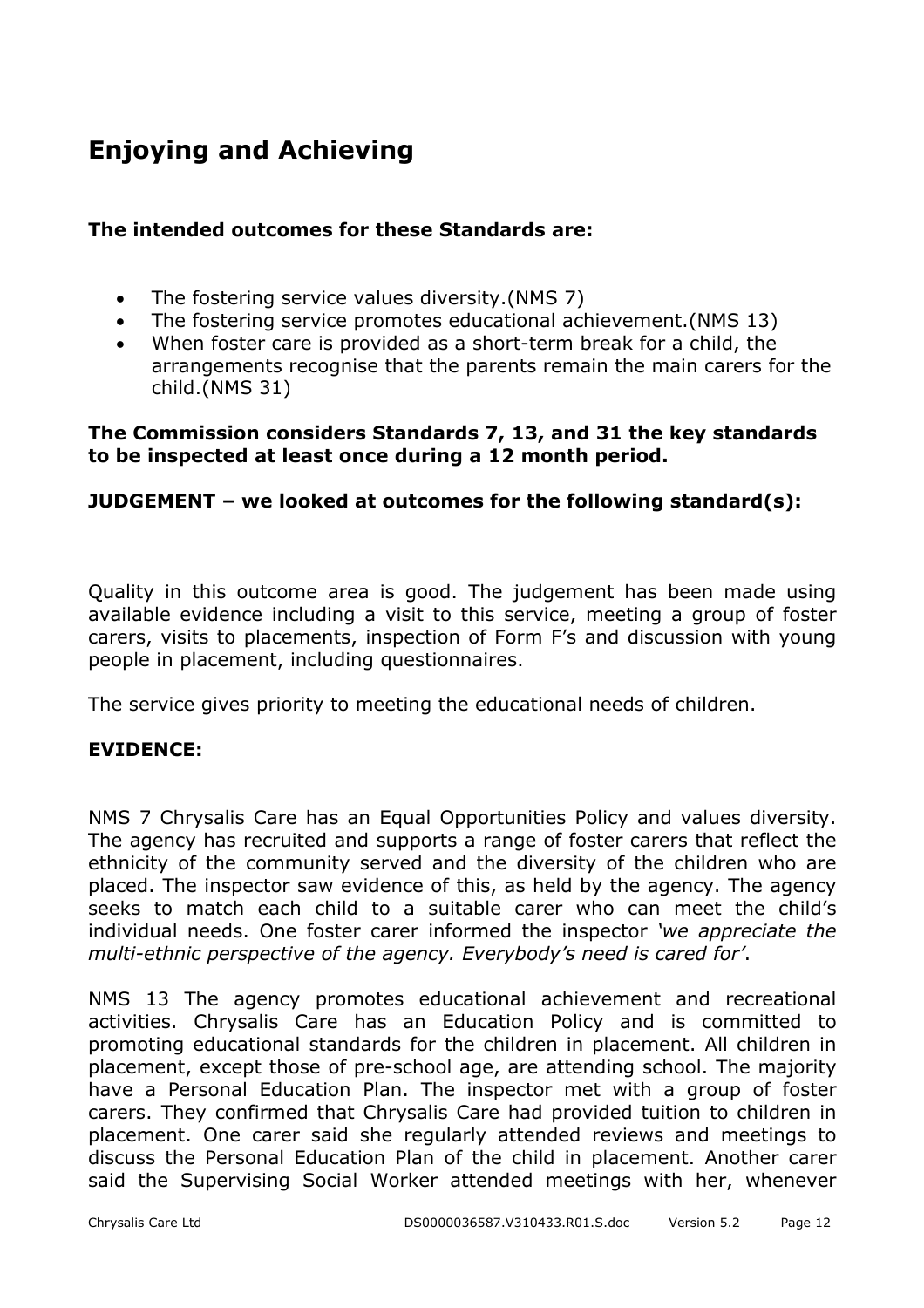necessary. The inspector visited three foster placements. All provided facilities where the young person could do their homework and opportunities to use a computer. The inspector observed a foster carer helping the foster child understand how to tell the time. Other support given by carers included helping the child every day with her homework, taking up an issue of bullying with the Head Teacher and attending a parent meeting.

Chrysalis Care has a Children's Services Manager whose job includes liaising with Education Departments and harnessing education support including tuition. The agency offers this facility as part of its service, at no extra cost.

Chrysalis Care also promotes social activities on behalf of its foster children. Foster carers spoke of children involved in football, athletics and dance clubs, attending Sunday School and visiting the theatre. Evidence on children's files showed that one child had been on a trip to Paris, another was engaged in gym activities and another visiting the library. One foster child said she attended an activities centre during half-term. Another child said' *Chrysalis Care take me out to the bowling alley, the theatre and the park. I like the trips. We also have a Xmas party'*.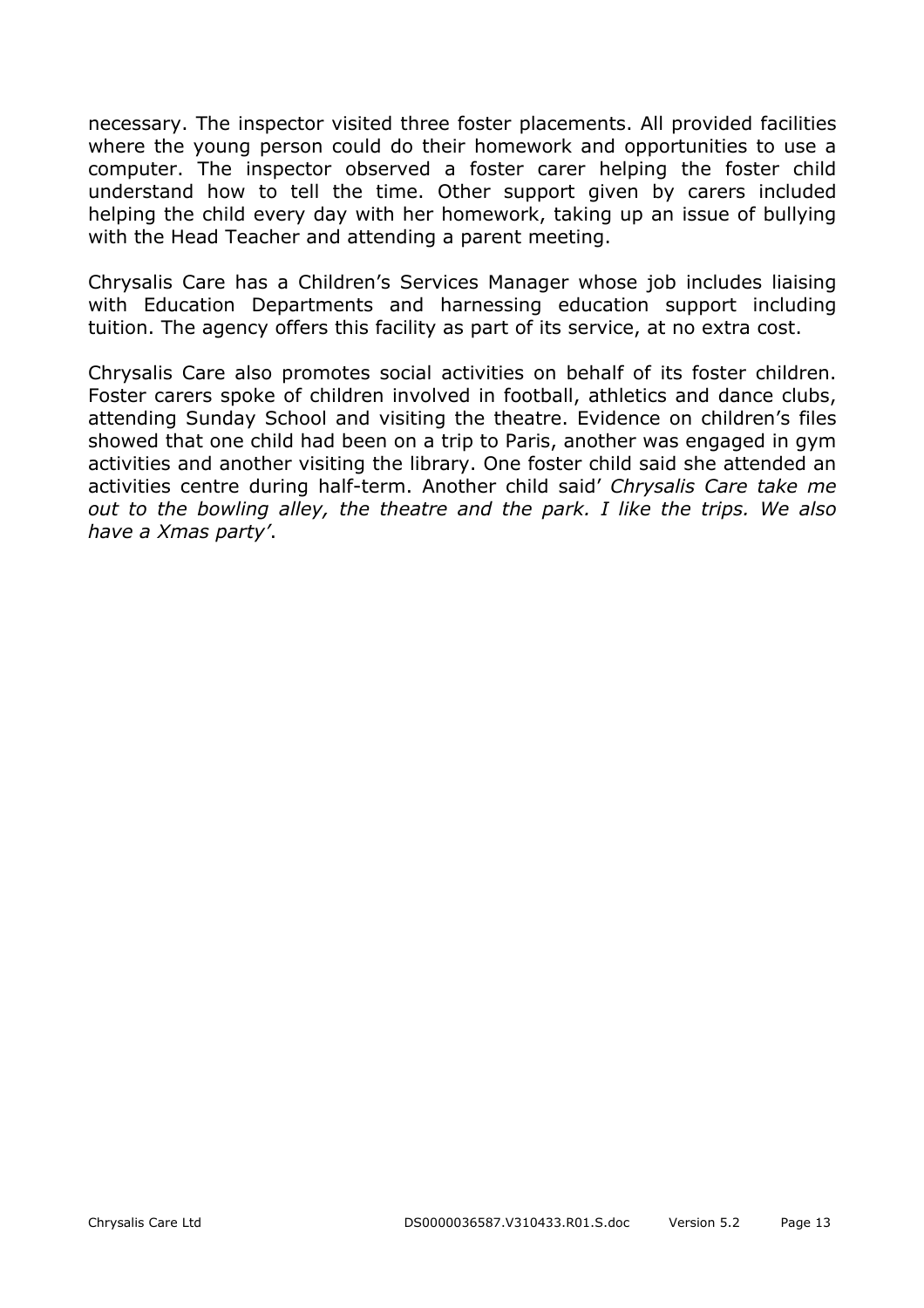## **Making a Positive Contribution**

#### **The intended outcomes for these Standards are:**

- The fostering service promotes contact arrangements for the child or young person. (NMS 10)
- The fostering service promotes consultation.(NMS 11)

#### **The Commission considers Standards 10 and 11 the key standards to be inspected at least once during a 12 month period.**

#### **JUDGEMENT – we looked at outcomes for the following standard(s):**

Quality in this outcome area is good. The judgement has been made using available evidence including a visit to this service, visits to the placements and discussion with foster carers and young people in placement. Young people had also completed questionnaires.

#### **EVIDENCE:**

NMS 10 Records on file were seen that confirmed that contact is supported by the carer and is taking place between the child/young person and their birth family, where appropriate. The inspector met with a group of foster carers. All the carers understood the need for encouraging contact. Some of the carers were escorting children to a contact venue to meet their family. Evidence on a child's file verified that contact with the birth family was regularly discussed at the Looked After review. One child informed the inspector that she goes to a contact centre to see her mother and another said she has contact with her brother once a month.

NMS 11 The agency's policy is to consult as much as possible with children/young people in placement. Apart from the opportunity that children have to express their views through attendance at their Looked After review and completion of LAC Consultation Forms, the agency convenes a support group for children each holiday (three or four times a year) The children's support groups provide the opportunity for young people to meet and discuss issues associated with their experiences. The groups are held at Bexleyheath and Whitstable. The agency has also produced a Children's Guide and a Complaints Procedure and Complaints Form. The literature also includes useful telephone numbers such as Chrysalis Care, Childline, Voice and the CSCI. This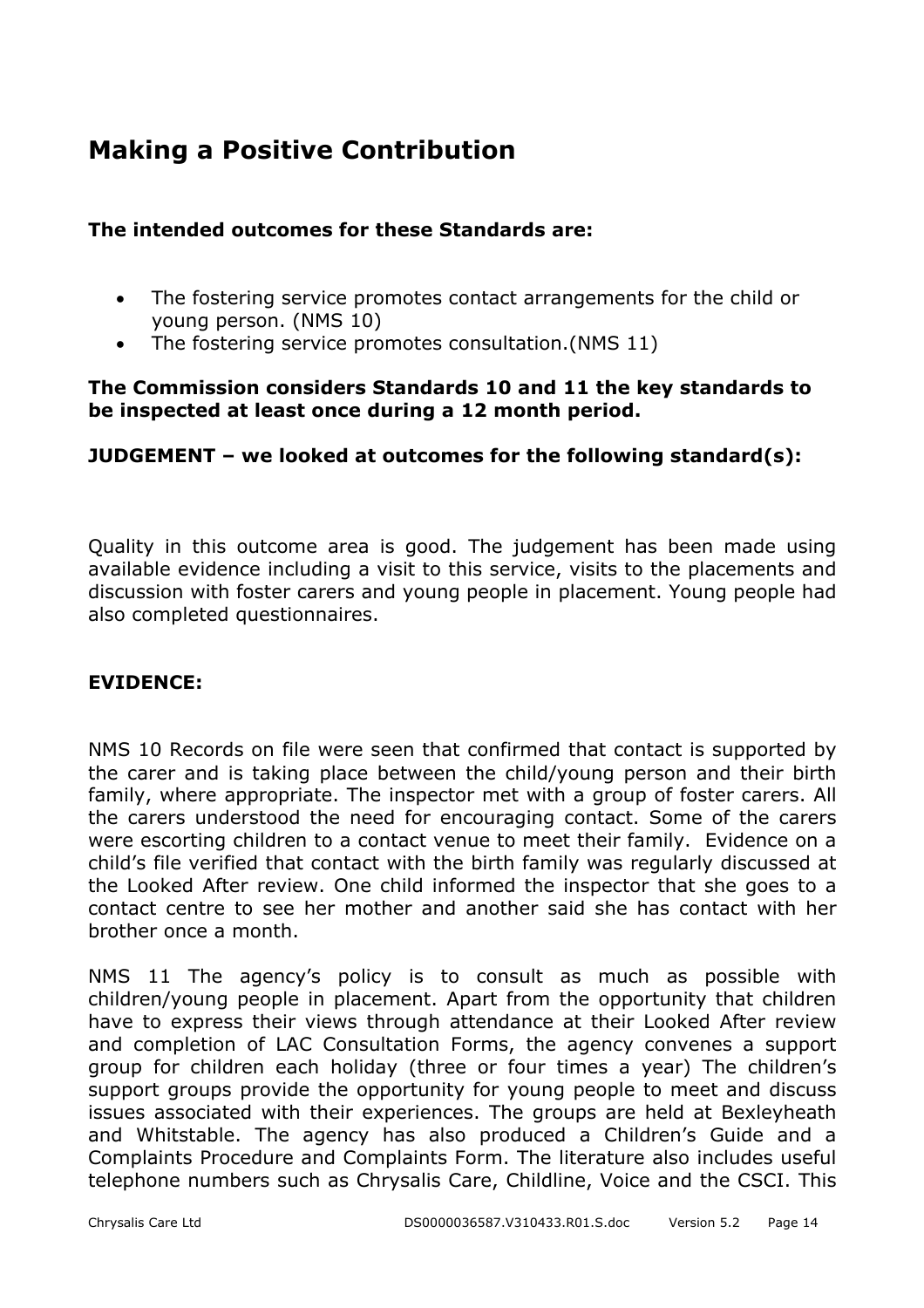was seen as evidence. All the children interviewed said they attended their Looked After Review. They also knew how to make a complaint and who to speak to. One young person confirmed her attendance at the support group.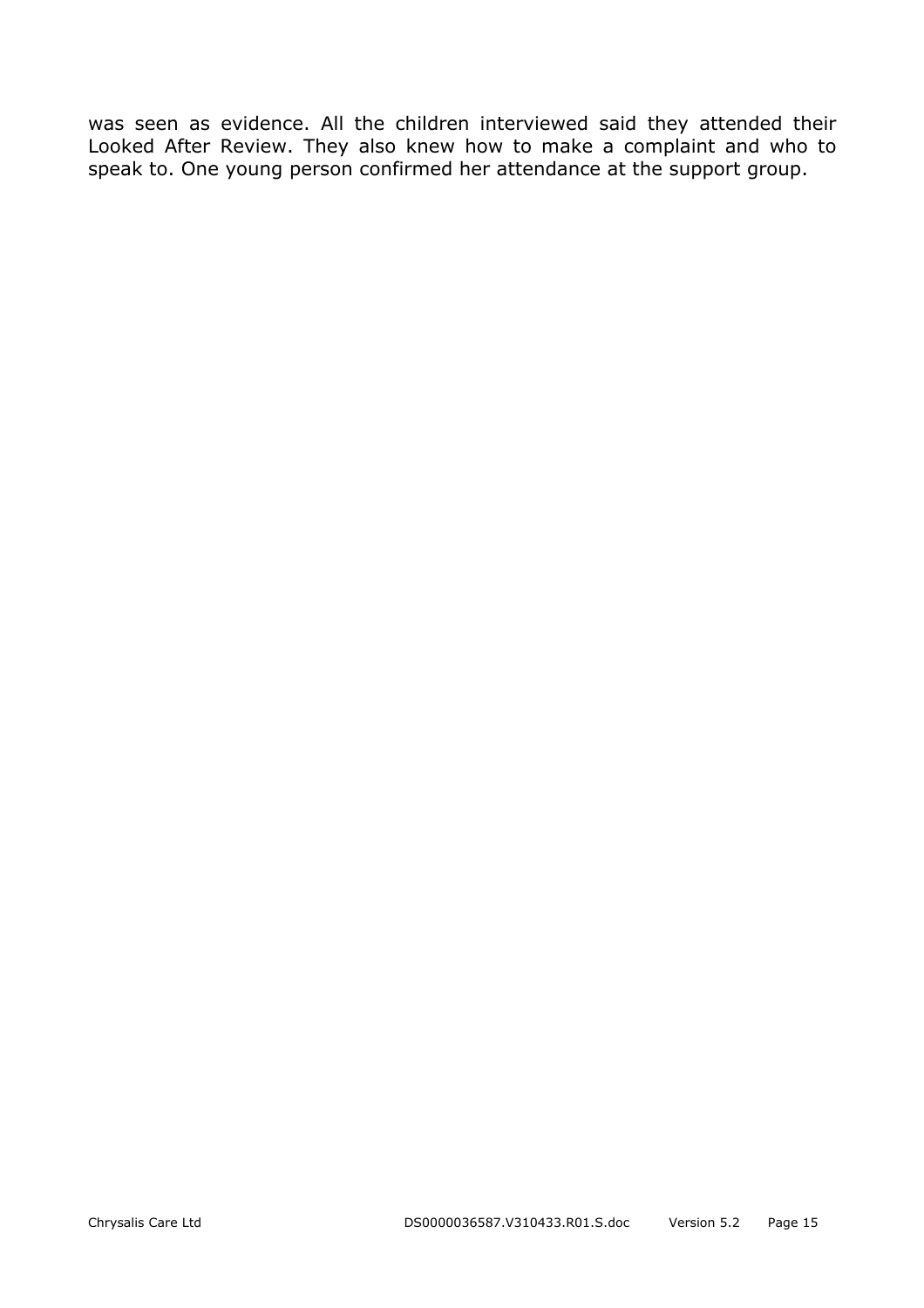## **Achieving Economic Wellbeing**

#### **The intended outcomes for these Standards are:**

- The fostering service prepares young people for adulthood.(NMS 14)
- The fostering service pays carers an allowance and agreed expenses as specified.(NMS 29)

#### **JUDGEMENT – we looked at outcomes for the following standard(s):**

Quality in this outcome area is good. The judgement has been made using available evidence including a visit to the agency, the inspection of policies and procedures, perusal of files, a meeting with foster carers and visits to the placements.

#### **EVIDENCE:**

NMS 14 Chrysalis Care has policies relating to Leaving Care and preparing young people for independence. The agency has produced a leaving care pack. It covers information on budgeting, cooking, writing a CV and household matters. The foster carer is expected to work through the topics with the young person. It was noted that eight young people over 15 years had a Pathway Plan.

NMS 29 Chrysalis Care does not publicise foster carer's payments. A basic rate is payable to carers and additional sums are paid for clothing and pocket monies dependent on the young person's age. Foster carers were satisfied that they were being paid a competitive rate.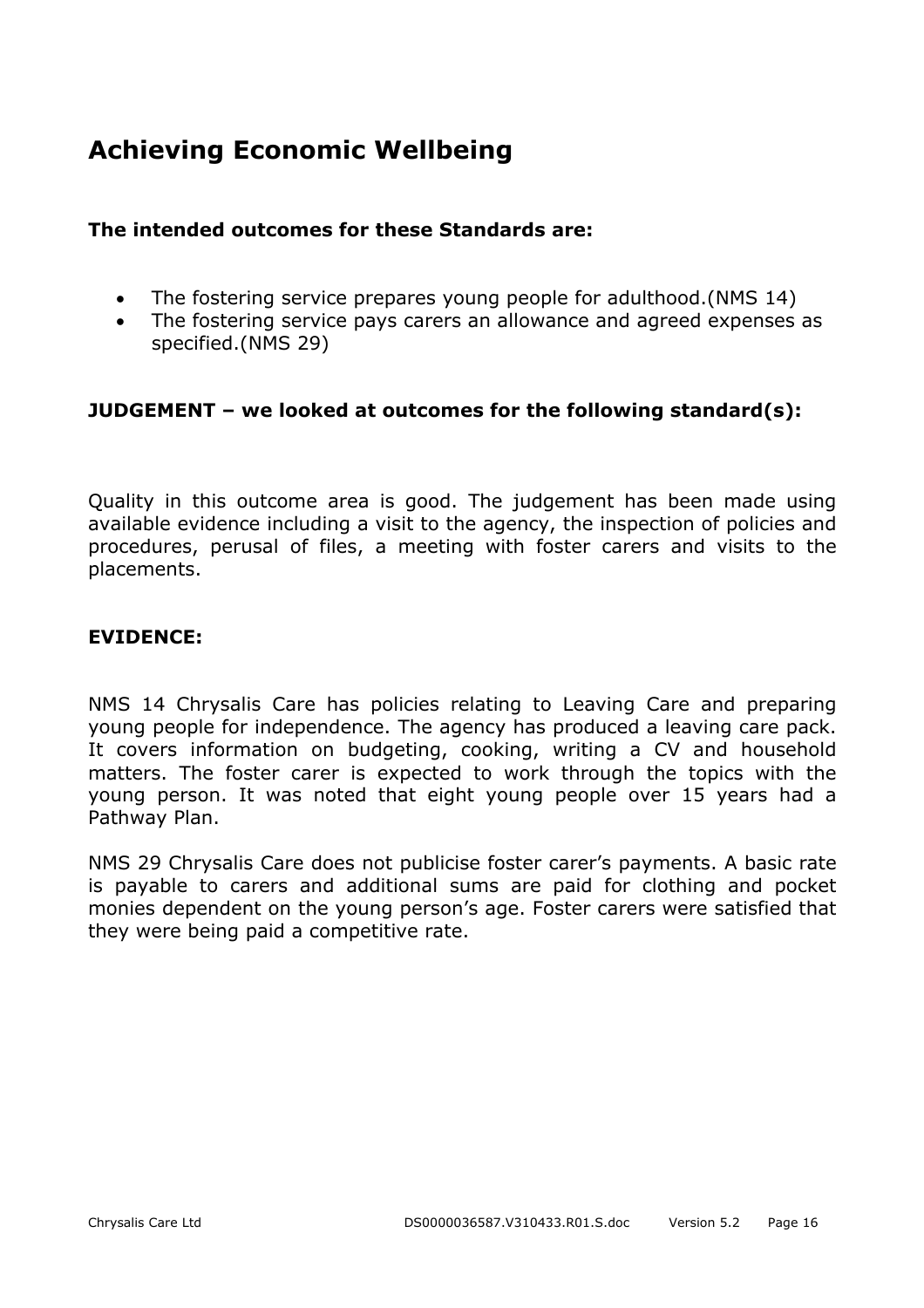### **Management**

#### **The intended outcomes for these Standards are:**

- There is a clear statement of the aims and objectives of the fostering service and the fostering service ensures that they meet those aims and objectives.(NMS 1)
- The fostering service is managed by those with the appropriate skills and experience. (NMS 2)
- The fostering service is monitored and controlled as specified. (NMS 4)
- The fostering service is managed effectively and efficiently.(NMS 5)
- Staff are organised and managed effectively.(NMS 16)
- The fostering service has an adequate number of sufficiently experienced and qualified staff.(NMS 17)
- The fostering service is a fair and competent employer.(NMS 18)
- There is a good quality training programme. (NMS 19)
- All staff are properly accountable and supported.(NMS 20)
- The fostering service has a clear strategy for working with and supporting carers.(NMS 21)
- Foster carers are provided with supervision and support.(NMS 22)
- Foster carers are appropriately trained.(NMS 23)
- Case records for children are comprehensive.(NMS 24)
- The administrative records are maintained as required.(NMS 25)
- The premises used as offices by the fostering service are suitable for the purpose.(NMS 26)
- The fostering service is financially viable. (NMS 27)
- The fostering service has robust financial processes. (NMS 28)
- Local Authority fostering services recognise the contribution made by family and friends as carers.(NMS 32)

#### **The Commission considers Standards 17, 21, 24 and 32 the key standards to be inspected at least once during a 12 month period.**

#### **JUDGEMENT – we looked at outcomes for the following standard(s):**

Quality in this outcome area is excellent. The judgement has been made using available evidence including a visit to this service, meeting with managers and staff, inspection of policies and procedures, perusal of files, meeting with foster carers and visits to placements.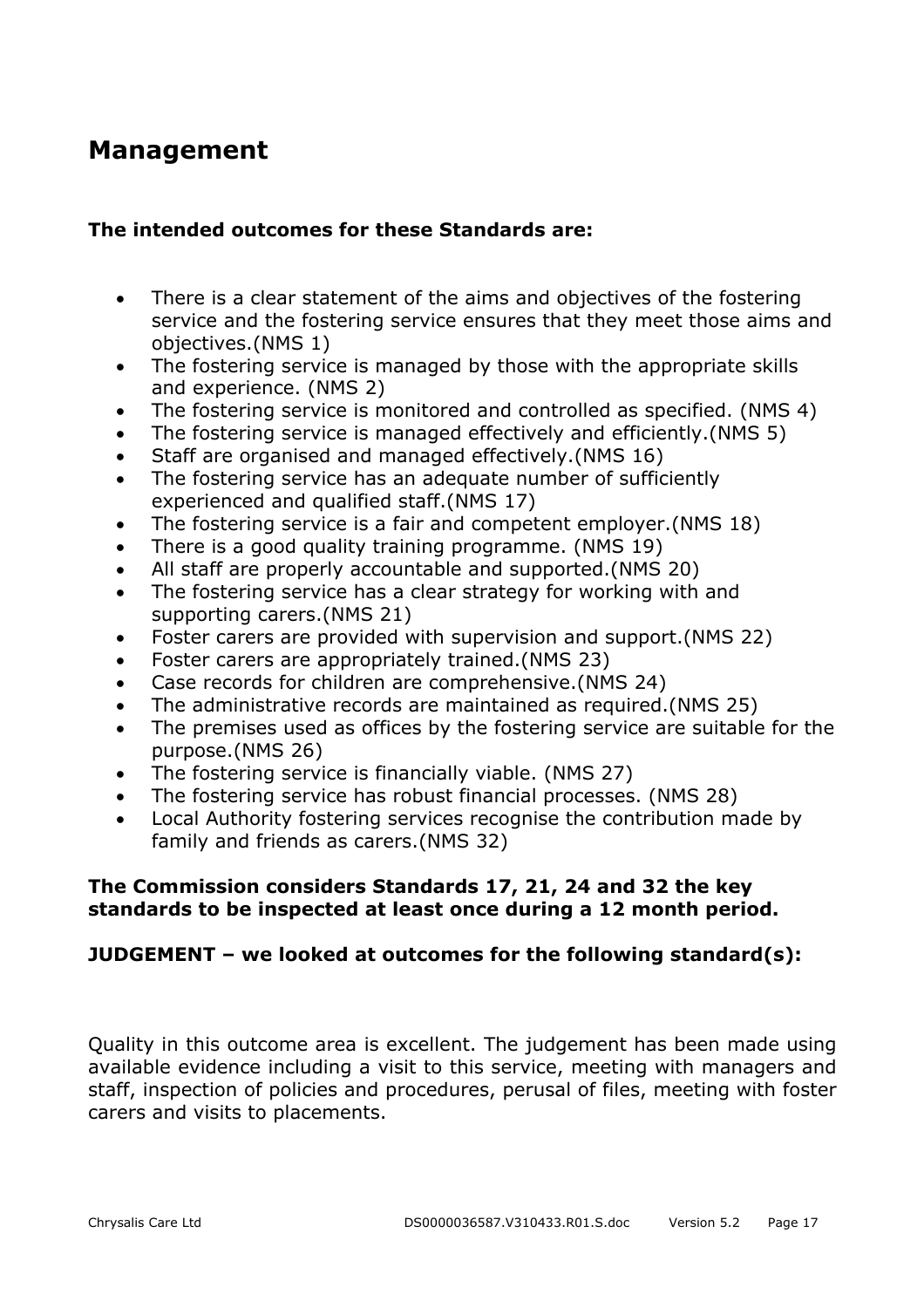#### **EVIDENCE:**

NMS 1 Chrysalis Care has a clear Statement of Purpose. It is produced in an excellent style that sets out clearly the services provided for children, its aims and objectives and the way the service is organised and managed, including the process for approving and supporting foster carers. It addresses all the requirements of the regulations. A copy of the Statement of Purpose was seen as evidence.

NMS 2 Chrysalis Care has an experienced management group. The Directors have a social work background and have Social Work or Therapy qualifications. The Area Manager has a Dip. SW qualification. The Customer Manager has a degree in Social Studies and a CQSW. The Senior Social Worker and Senior Practitioners have Dip. SW qualifications. One of the Senior Practitioners also has a Post Graduate Diploma in Social Work. The Supervising Social Workers are all qualified. There also two Assistant Social Workers currently doing a degree course in Social Work. Qualifications of staff were seen on file. The administrative staff are experienced. One foster carer replied in her questionnaire 'there is a good management team'.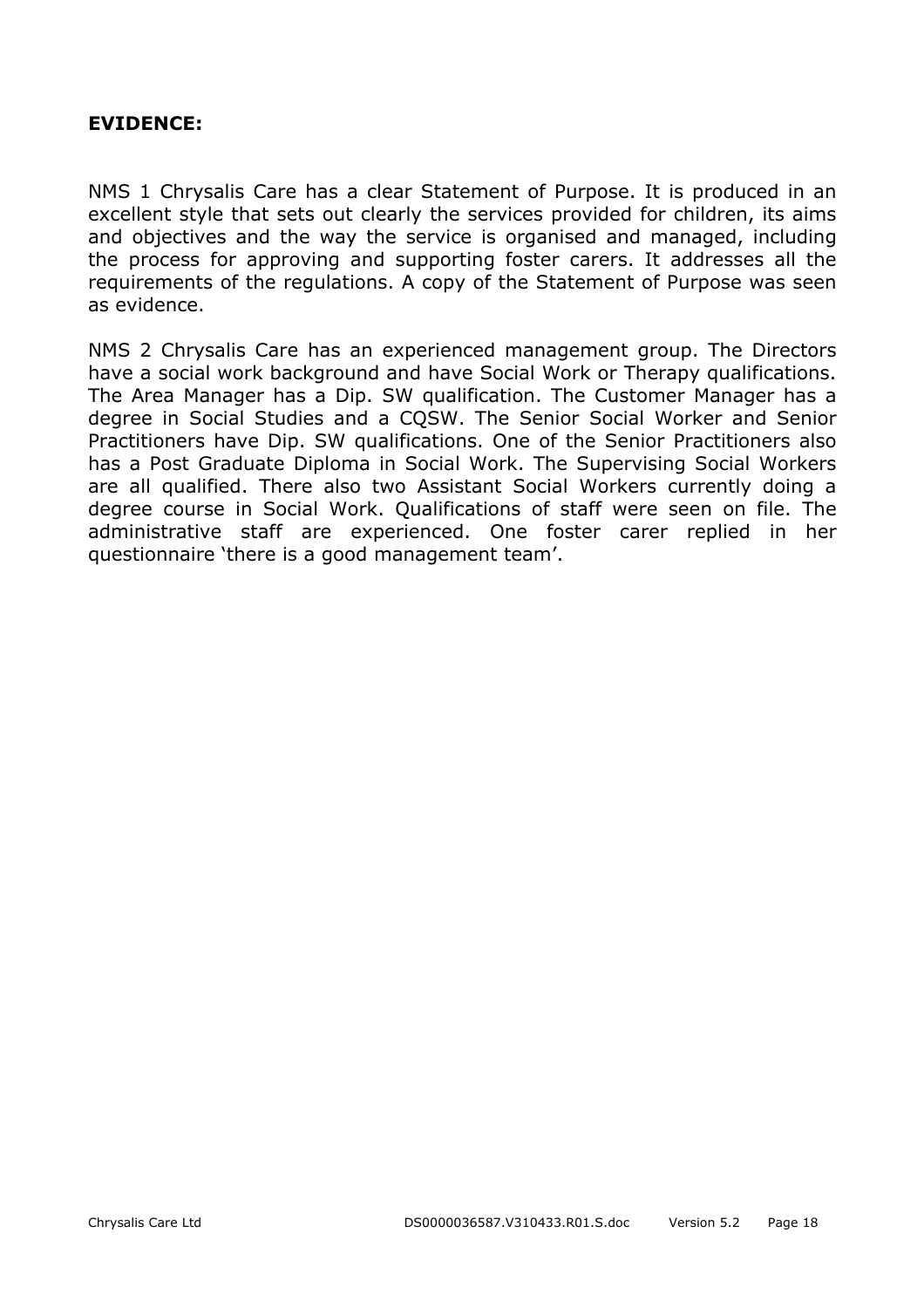NMS 4,5 16 The agency has clear procedures for monitoring and controlling the activities of the fostering service and ensuring quality performance. The Board of Directors meets fortnightly and is responsible for the strategic planning of the services. The Area Manager and the Customer Manager are responsible for the day-to-day operation of the service and report to the Board every three weeks. The Fostering Panel's role is to make recommendations on the approval of new foster carers and carry out reviews on existing carers. Through the chair, it also advises the agency on quality assurance and service standards issues.

Staff are managed through supervision. Team meetings are held every three weeks. A Social Work Practice meeting is held every month. Staff stated that they were very satisfied with the level of support from management and the fact that their training needs were being met.

The service is managed efficiently. The inspector saw evidence that the agency is maintaining a range of data collection and statistics that provides information on the activities of the service. The Area Manager is responsible for completing an Annual Report. Files and records were observed to be well organised.

The inspection included looking at referral of events listed in Schedule 8 (Events and Notifications Regulation 43(1)). The schedule includes the need for the agency to notify the CSCI regarding the instigation of any child protection enquiry and notification necessitating referral to the police or information about a serious accident. There had been five events since the last inspection under these categories and all were notified to the CSCI.

NMS 17 The agency has adequate numbers of trained and competent staff the qualifications of staff is covered under NMS 2. The agency currently has one vacancy, a Senior Social Worker post. One Supervising Social Worker has recently been appointed and will soon be joining the agency. There was evidence from records that the experience, skills and qualifications of staff working within the agency meets the National Minimum Standards.

NMS 18 Chrysalis Care is a fair and competent employer and has sound employment practices. A selection of staff files was randomly chosen and included application forms, references, up to date CRB checks, GSCC registration, terms and conditions of employment, job descriptions, references, probationary period reviews and copies of qualifications. The inspector noted one file where there had been some slippage in carrying out an appraisal. One of the Directors admitted that last year the agency did not appraise the staff but is aiming to rectify the situation. Chrysalis Care is now implementing a new appraisal system known as the 'Peninsula Appraisal System'. A recommendation has nevertheless been set to ensure appraisal objectives are kept on track and that appraisals are regular and planned. **See recommendation 1**.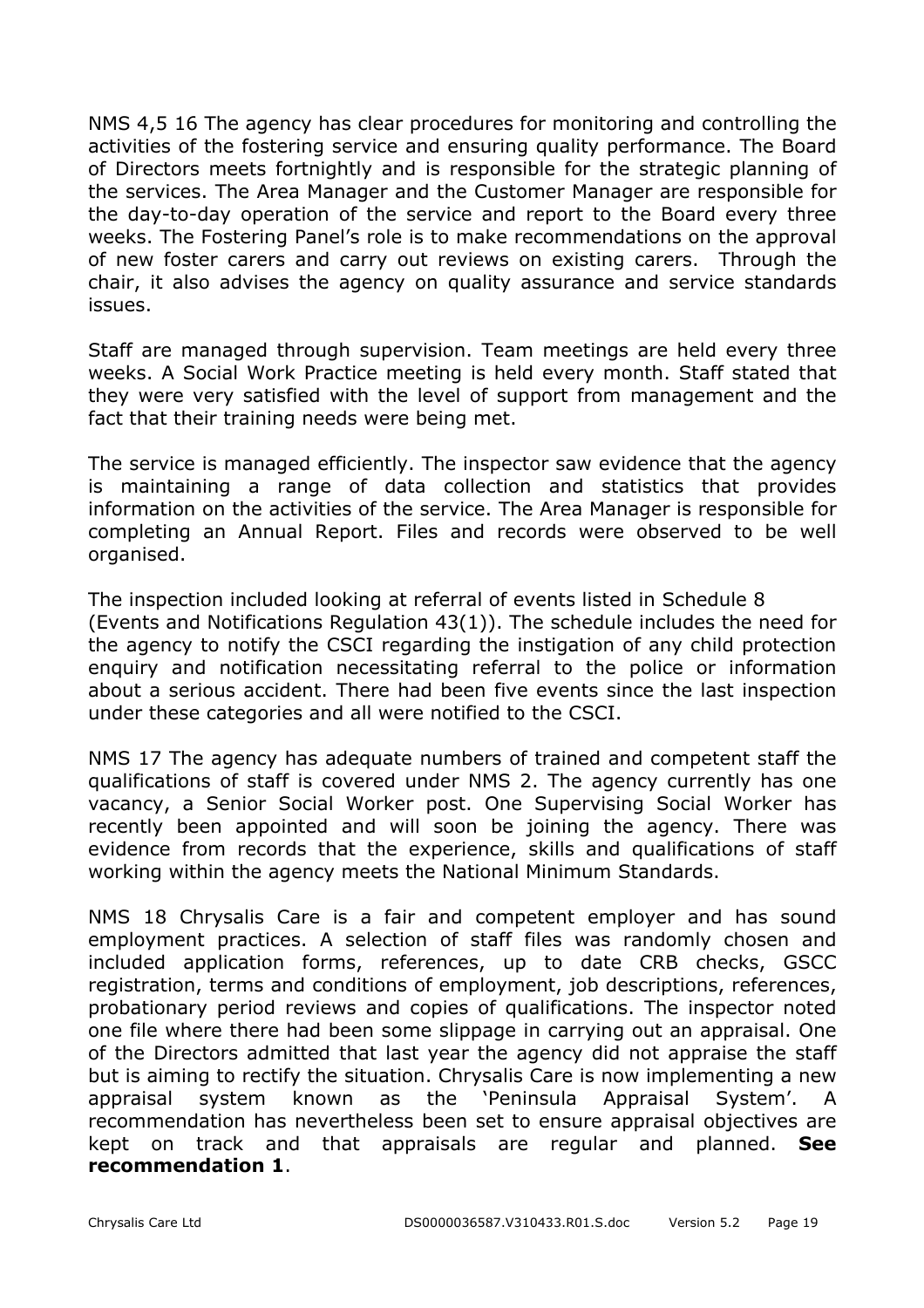NMS 19. Chrysalis Care has provided appropriate training for its staff. Staff confirmed that they had undertaken training in the following:- Managing difficult behaviour, Safe Care, Training the Trainers, Counselling and Bereavement and 'Every Child Matters'. Staff meet on a monthly basis to discuss and share social work practice.

NMS 20 This standard requires that all staff are properly accountable and supported. Whilst there are clear lines of accountability for the majority of staff, the relationship between the board and the two managers lacks clarity. Although the Board has regular dialogue with the managers, the senior managers within in the agency do not receive formal one to one supervision. A recommendation has been set to include this as part of management procedure. **See recommendation 2.** 

NMS 21, 22 and 23 Foster carers are offered regular support from Supervising Social Workers and the agency operates an out of hours service. The inspector met a couple of foster carers who gave positive feedback. They informed the inspector that Chrysalis Care is giving priority to supporting its carers. They generally see their Supervising Social Worker in person every 4 weeks. They were also receiving weekly telephone contact. This was confirmed also from evidence of supervision notes recorded on the foster carers file. The foster carers support group meets every other month. One of the carers who was interviewed confirmed her attendance at the group and said she experienced it as helpful. Foster carers confirmed that they have been offered training as described under NMS6. The agency has a Children's Services section that supports the foster placement through individual support to foster children. It provides and arranges services including counselling, education, respite care and behaviour and anger management.

NMS 24 The inspector examined children's files. Records were comprehensive. The inspector saw that where information was missing, the agency had taken the initiative to write to the Local Authority requesting information regarding the child's care plan, placement agreement, social history, personal education plan, health plan, psychological report and planning and review minutes.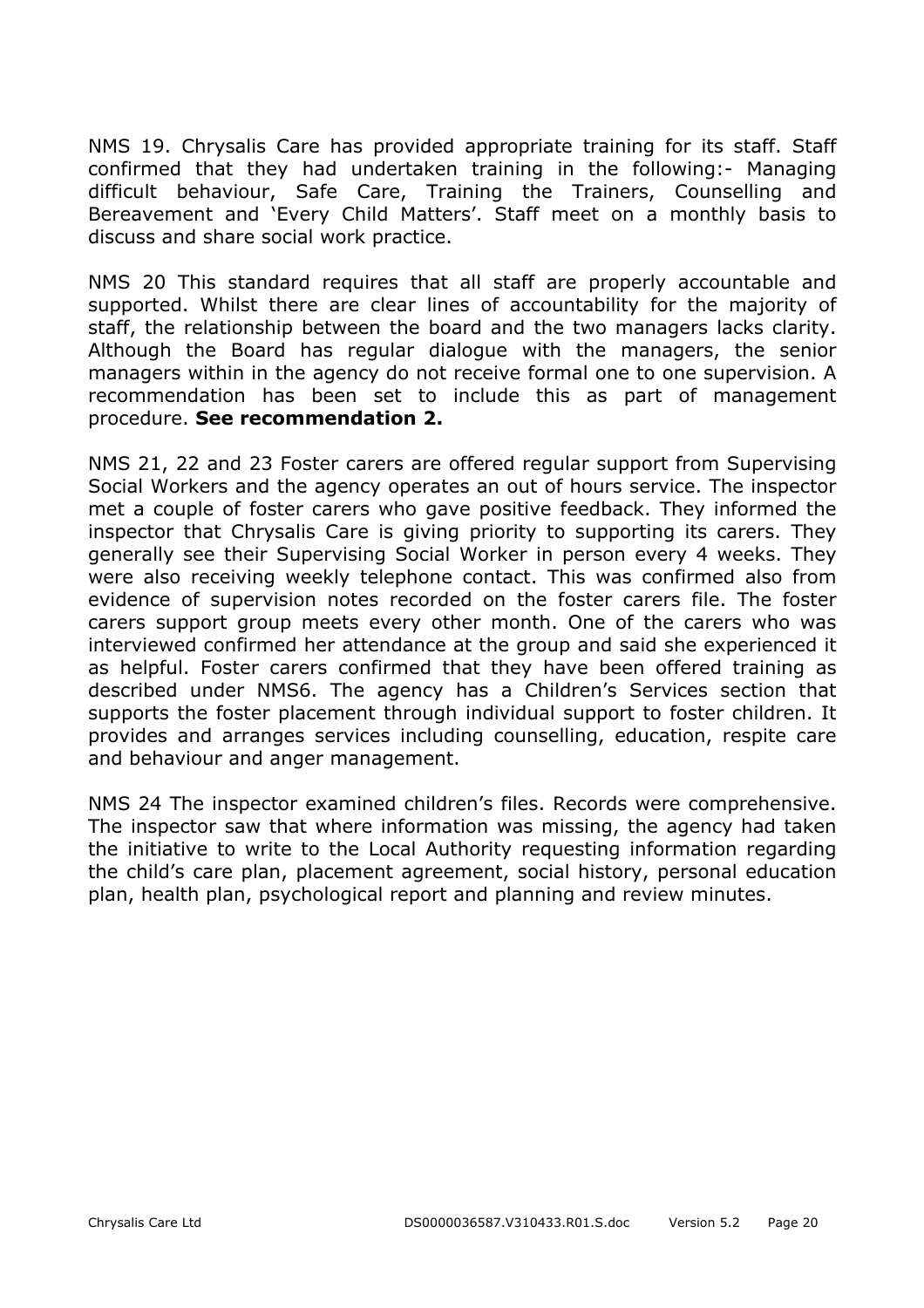NMS 27 and 28 The inspector discussed the financial viability of the agency. The inspector has received correspondence from the agency's accountants that confirm that adequate financial controls are in place and that the company is financially viable and meeting all its obligations.

NMS 32 Chrysalis Care recognises the contribution of family and friends as carers. All the agency's foster carers have a back-up carer, usually a relative or friend. They have all been assessed and police checked. The back-up carers will usually provide cover for situations such as respite care, training and undertaking the school-run.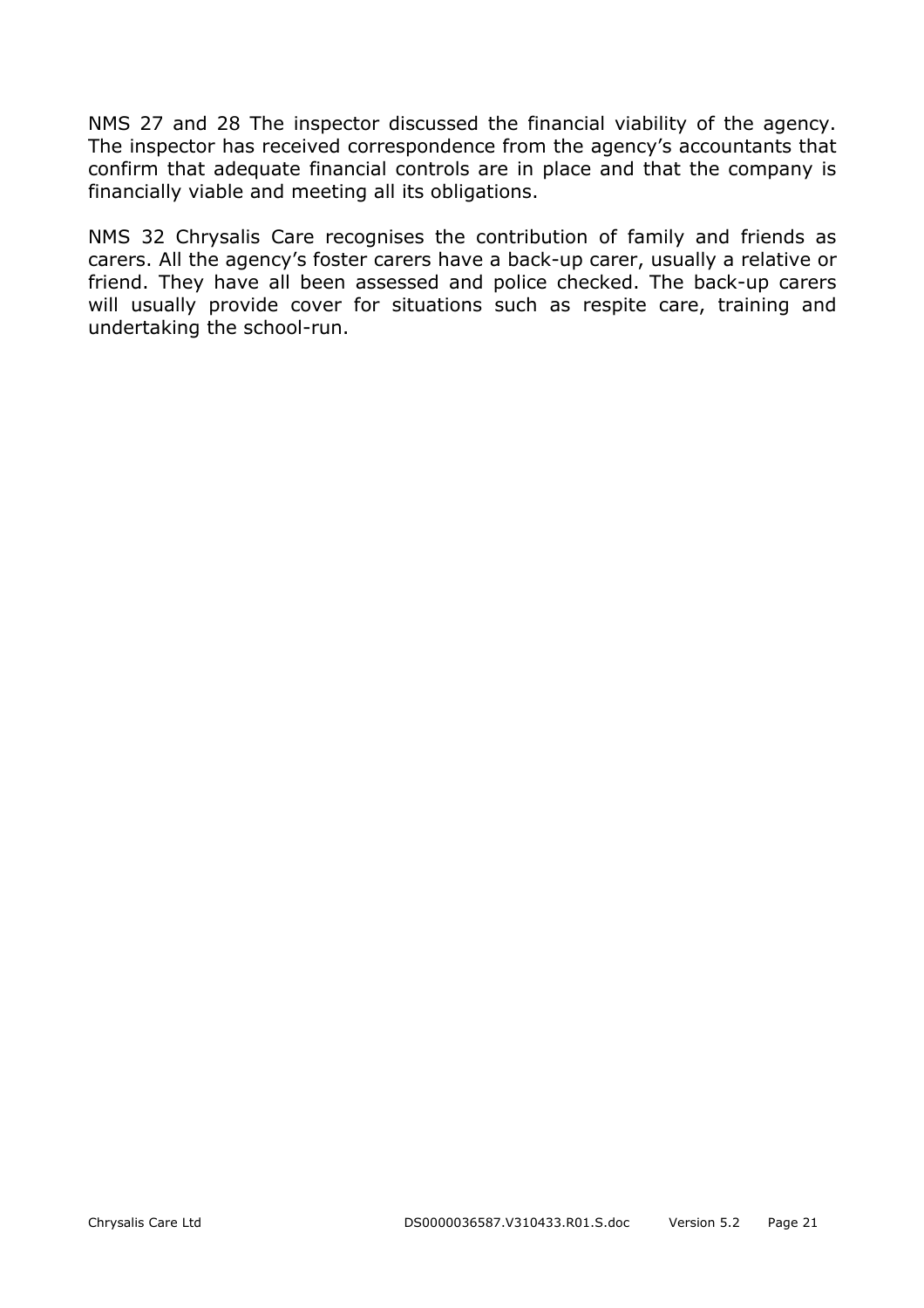# **SCORING OF OUTCOMES**

This page summarises the assessment of the extent to which the National Minimum Standards for Fostering Services have been met and uses the following scale.

**4** Standard Exceeded (Commendable) **3** Standard Met (No Shortfalls) **2** Standard Almost Met (Minor Shortfalls) **1** Standard Not Met (Maior Shortfalls)

**1** Standard Not Met (Major Shortfalls)

"X" in the standard met box denotes standard not assessed on this occasion "N/A" in the standard met box denotes standard not applicable

| <b>BEING HEALTHY</b>          |                | <b>ACHIEVING ECONOMIC</b> |                |
|-------------------------------|----------------|---------------------------|----------------|
| <b>Standard No</b>            | <b>Score</b>   | <b>WELLBEING</b>          |                |
| 12                            | 4              | <b>Standard No</b>        | <b>Score</b>   |
|                               |                | 14                        | 4              |
| <b>STAYING SAFE</b>           |                | 29                        | 3              |
| <b>Standard No</b>            | <b>Score</b>   |                           |                |
| 3                             | 3              | <b>MANAGEMENT</b>         |                |
| 6                             | 3              | <b>Standard No</b>        | <b>Score</b>   |
| 8                             | 3              | 1                         | 3              |
| 9                             | $\overline{3}$ | $\overline{\mathbf{2}}$   | $\overline{3}$ |
| 15                            | $\overline{4}$ | 4                         | 4              |
| 30                            | 3              | 5                         | 3              |
|                               |                | 16                        | $\overline{3}$ |
| <b>ENJOYING AND ACHIEVING</b> |                | 17                        | $\overline{3}$ |
| <b>Standard No</b>            | <b>Score</b>   | 18                        | $\overline{3}$ |
| $\overline{\mathbf{z}}$       | 3              | 19                        | $\overline{3}$ |
| 13                            | $\overline{4}$ | 20                        | $\overline{3}$ |
| 31                            | X              | 21                        | $\overline{4}$ |
|                               |                | 22                        | 4              |
| <b>MAKING A POSITIVE</b>      |                | 23                        | $\overline{3}$ |
| <b>CONTRIBUTION</b>           |                | 24                        | $\overline{3}$ |
| <b>Standard No</b>            | <b>Score</b>   | 25                        | X              |
| 10                            | 3              | 26                        | x              |
| 11                            | 3              | 27                        | 3              |
|                               |                | 28                        | $\overline{3}$ |
|                               |                | 32                        | $\overline{3}$ |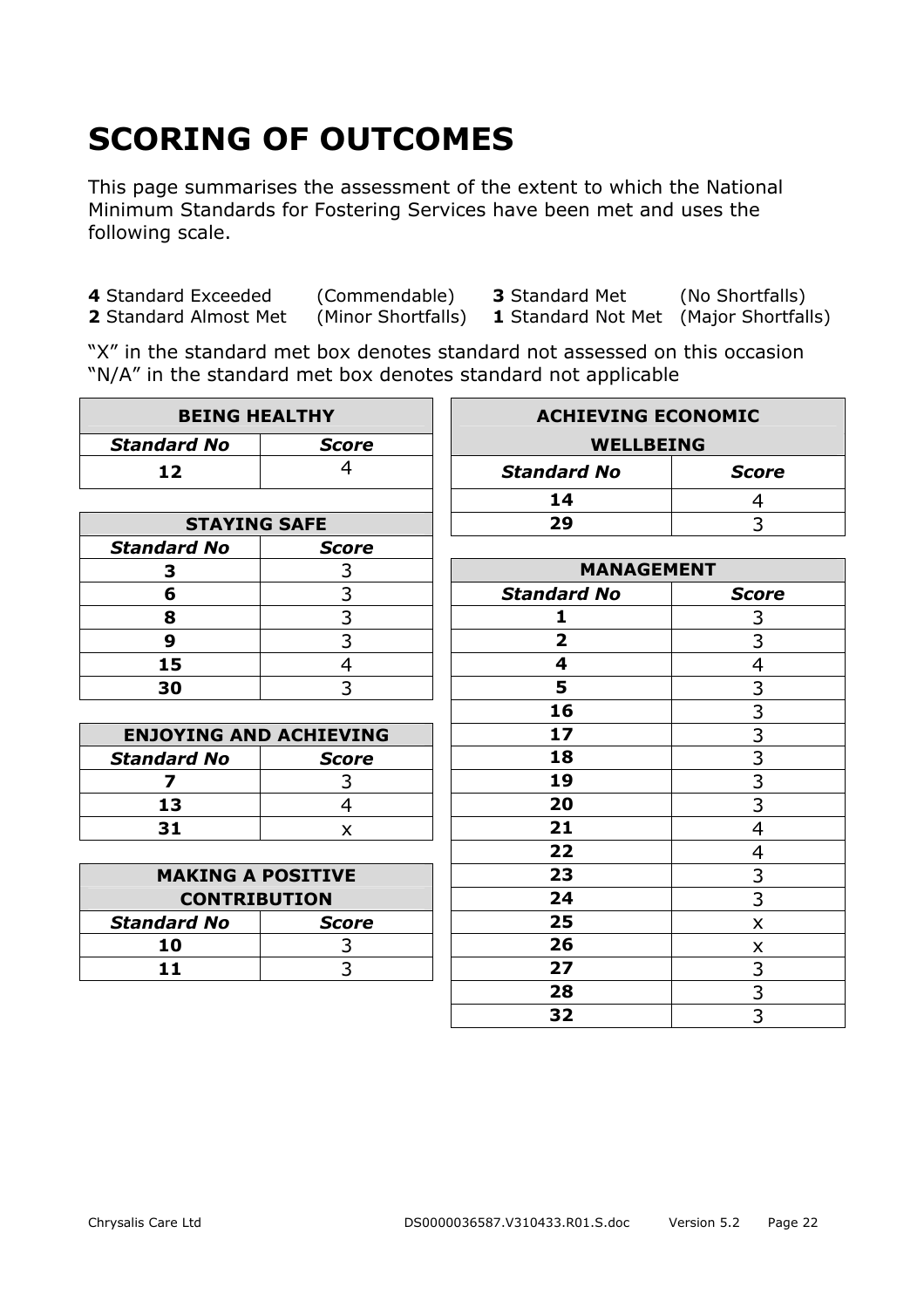#### **STATUTORY REQUIREMENTS**

This section sets out the actions, which must be taken so that the registered person/s meets the Care Standards Act 2000, Fostering Services Regulations 2002 and the National Minimum Standards. The Registered Provider(s) must comply with the given timescales.

| No. | Standard | Regulation | Requirement | Timescale<br>for action |
|-----|----------|------------|-------------|-------------------------|
|     |          |            |             |                         |
|     |          |            |             |                         |

#### **RECOMMENDATIONS**

These recommendations relate to National Minimum Standards and are seen as good practice for the Registered Provider/s to consider carrying out.

| No. | Refer to<br>Standard | Good Practice Recommendations                                                                                                        |
|-----|----------------------|--------------------------------------------------------------------------------------------------------------------------------------|
|     | <b>FS20</b>          | Staff should receive regular, planned appraisals undertaken<br>by their line manager                                                 |
|     | <b>FS20</b>          | The senior managers within in the agency should receive<br>formal supervision and a record kept of the content and<br>progress made. |